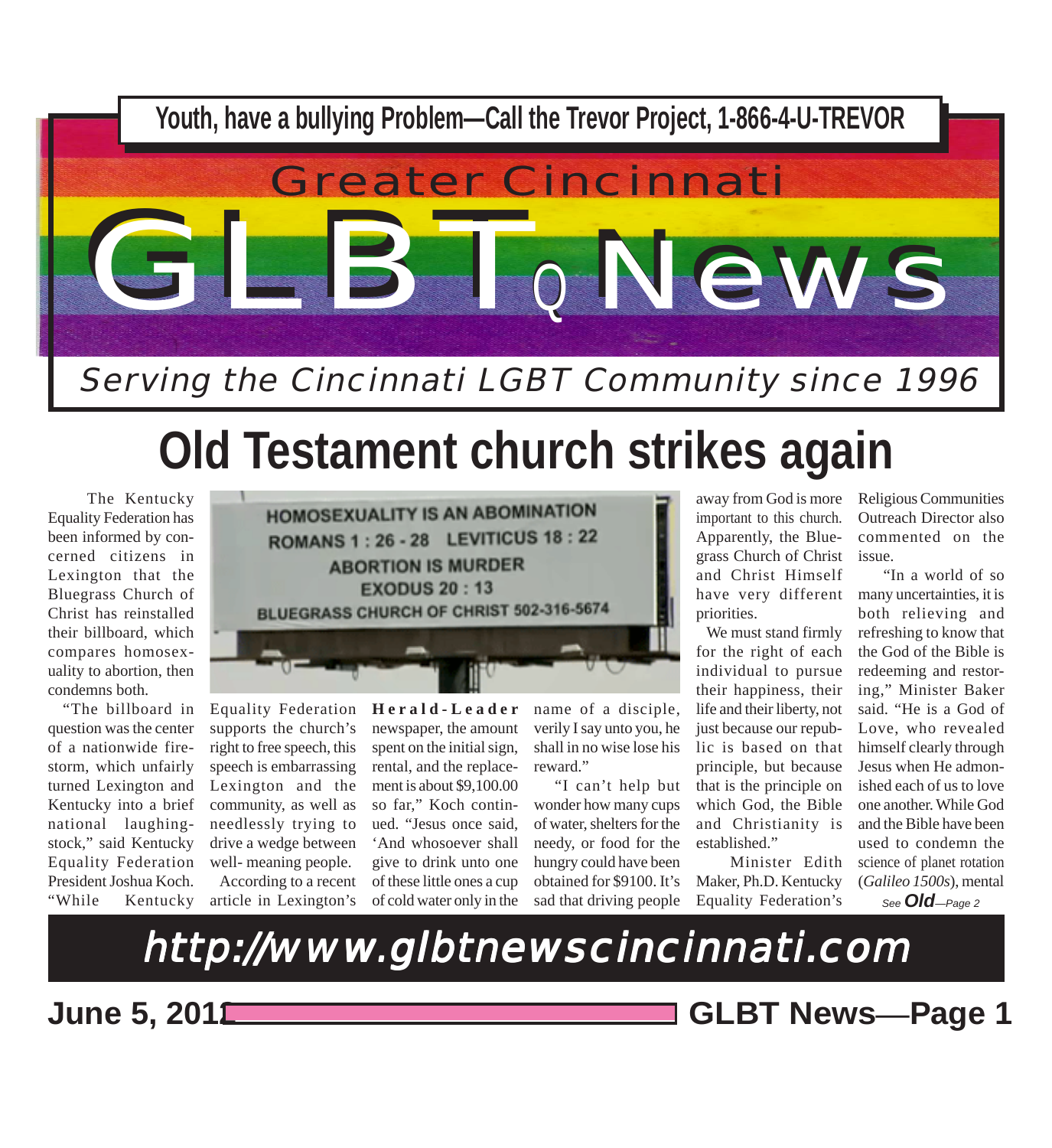# Page 2-GLBT NEws 2012

(*through the 1950s*), and forbidding marriage between blacks and whites (*as late as 1967*), we have come to realize these are misinterpretations and misrepresentations of God and the Bible. *Old—from Page 1*

 Unfortunately, these misrepresentations of God and the Bible have been forged as a mechanism for control. Today, many are repeating these same false ideologies in their opposition to same-sex relationships. Just as

blacks have been liberated to worship God as well as the mentally ill, left-handed people and women, homosexuals must also be liberated by the church to pursue their relationship and com-pleteness in Christ."

 Jordan Palmer, founder and previous president of Kentucky Equality Federation who is still recovering, also commented for the first time since he stepped down for health reasons.

selfish churches who, in the name of the Creator spread hatred," Palmer said. "I did a radio show about this years ago.

 "I remind the Bluegrass Church of Christ that The Old Covenant also states that you may sell your daughter into slavery (*Exodus 21:7*), and it is a sin to have sexual relations with your wife during her monthly menstrual cycle.

 Everyone is also morally obligated according to Exodus to

"I am outraged by

## **Greater Cincinnati GLBT News**

**MAP ublications, 1727 Highland, Cincinnati, OH 45202, 513-241-7539** is published monthly in Cincinnati, Ohio. **e.mail***—map@ella.net*

**web***—http:/www.glbtnewscincinnati.com*

"Always be yourself," **from** *Billy Elliot* **Publisher/Editor—Worley Rodehaver; Associate Editor—Michael X. Chanak Advertising—Karen Halazayn, 513-979-4295; Transportation—Joe Wilks Contributors—Clare Fazackerley, Tedd Good and Nate Wessel** "Hatred and bitterness can never cure the disease, only love can do that." **Martin Luther King**

### **GLBT News and UPDATE, Worley Rodehaver and , Michael X. Chanak are on Facebook**

 This Newspaper is supported entirely by income from our Advertisers. Editorials/Opinions are the opinions of the writer or organization and the publisher assumes responsibility only for Editorials, Opinions or Commentary written by the publisher or editor(s). Views expressed in Organizational or Independent columns or in Letters to the Editor are those of the organizations or writers. This Newspaper is distributed FREE at Advertisers' locations, through community organizations and other outlets. The publisher assumes no

responsibility for content, accuracy or validity of Advertising. Vol. 16, No. 7; June 5, 2012

**Contents © GLBT News, 2012**



### **This publication is dedicated to those** It is our goal to record the positive contributions **GLBT** people make to their community and the local **who have or have died from AIDS or Hate Crimes**

community at large. While AIDS and Hate CRIMES are certainly not positive things, we seek to draw the positive from the negative. We hold up Paul Delph and Matthew Shepard and their families as models of .<br>how human beings should or could react to each other and how families should support loved ones whose lives are not in the box right wing religious zealots want them in. Delph, a multi-talented Cincinnatian, died of AIDS in 1996. His mother shut down her business to care for him. Shepard died in 1998, victim of a hate Crime and his mother worked for years to get passed a national Hate Crimes Bill, which is now law.

**Delph Shepard** Our Website is dedicated to Gen Critel, its developer

(*Exodus 35:2*), and I may not approach the alter of God without perfect vision (*Leviticus 21:20*), it is a sin for men to trim the hair around their temples and their beard (*Leviticus 19:27*), and football must be outlawed since toughing the skin of a dead pig makes you unclean. Also, it is a sin for anyone to plant different seeds in the same garden or to wear garments made of two separate materials (*Leviticus 19:19*). "I am sick of

kill their neighbors for working on the Sabbath

organized religion taking curtain passages and trying to divide a loving community. Forget the Church, get to know God yourself and Jesus in the New Covenant when he died for our sins.

 Fortunately, we do not follow the passages



I have just outlined *(and we urge you not to)* because Jesus taught us differently. I apologize if I offend anyone for my religious beliefs, but I am sick of people using the Creator to spread hate and fear to advance their own selfish agendas. It is also not my intention to offend the Jewish community in any capacity."

 Activist Jordan Palmer remains on the board of directors.

 Jeff Johnson, Kentucky Equality Federation's Central Kentucky Regional Director also commented on the issue, "While I would strongly defend the right of this church to purchase billboard space to promote their beliefs, I do believe it is important that we stand publicly against the message delivered.

 "I see this billboard as an attempt to incite hatred and legitimize discrimination by using an umbrella of 'selective morality.' The primary message delivered by the Bluegrass Church of Christ is one of judgment and it is in direct contradiction of Christ's words.

 "This is no more than a publicity stunt devised to shame a segment of the community into silence and offer a war cry to another segment with a political agenda to promote. In the grand scheme of things, I believe though unpleasant and offensive, it also serves as a reminder to the entire community that discrimination exists, even in Lexington and the fight for basic Civil Rights is ongoing."

### **Special Message from the president**

"This press release is especially noteworthy because it is a collaborative effort between the Office of the President, the Central Kentucky Regional Director, and the Religious Communities Outreach Director. Additionally, it is also the first official comment made by our founder and past president, Jordan Palmer, who is still recovering. That the issue has inspired him to speak *See Old—Page 3*

*Recieve GLBT News via e.mail. Send your e.mail address to MAP@ella.net*

**Matthew**